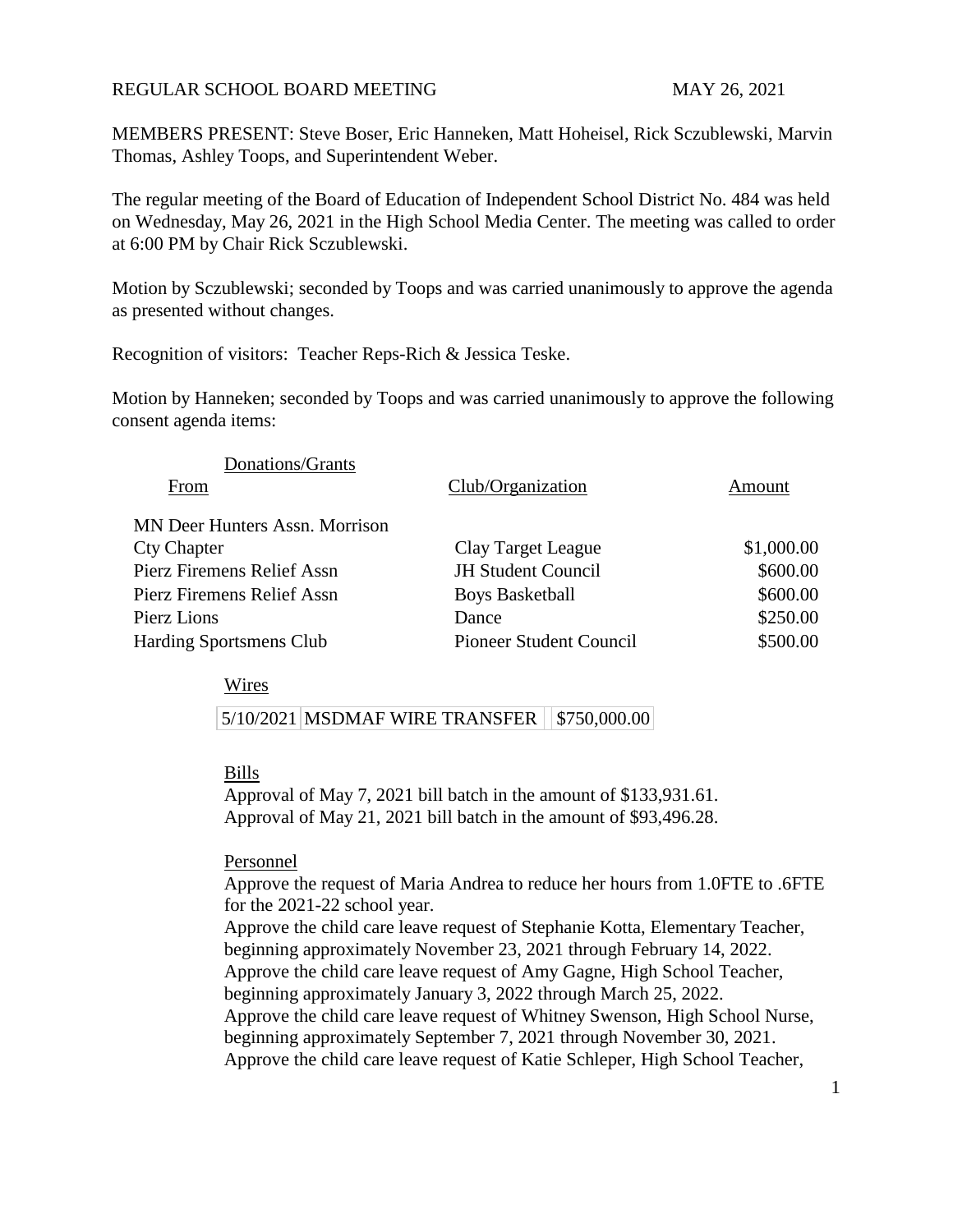beginning approximately November 27, 2021 through February 18, 2022. Approve Jackie Lashinski as Head Dance Coach for the 2021-2022 school year. Approve the reassignment of Jessy Medek from Distance Learning Coordinator to Part-time Substitute Teacher for the 2021-22 school year. Approve the reassignment of Becky Przybilla from Preschool to a Part-time Substitute Teacher for the 2021-22 school year.

Motion by Hanneken; seconded by Thomas and was carried unanimously to approve the regular board meeting minutes of April 28, 2021 and the special meeting minutes of May 17, 2021.

Motion by Sczublewski; seconded by Boser and was carried unanimously to accept the resignation of Andrew Boman, High School Social Studies Teacher/Speech Coach effective June 3, 2021.

Motion by Sczublewski; seconded by Toops and was carried unanimously to approve the posting for a High School Phy.Ed./Health Teacher for the 2021-22 school year.

Motion by Sczublewski; seconded by Hanneken and was carried unanimously to approve the posting for a High School Social Studies or Business Teacher for the 2021-22 school year.

Motion by Boser; seconded by Sczublewski and was carried unanimously to approve the posting for a Long-Term Sub Speech Language Pathologist (SLP) for the 2021-22 school year.

Motion by Sczublewski; seconded by Boser and was carried unanimously to approve the posting for a Speech Language Pathologist Assistant (SLPA) for the 2021-22 school year.

Motion by Hanneken; seconded by Boser and was carried unanimously to approve the posting for a Long-Term Substitute Elementary Teacher for the first semester of the 2021-22 school year.

Motion by Boser; seconded by Thomas as was carried with a 5-1 vote, with Hoheisel abstaining, to approve the employment of Samantha Rushmeyer as the High School Counselor beginning the 2021-22 school year, pending a criminal background check.

Motion by Sczublewski; seconded by Boser and was carried unanimously to approve the employment of J.D. Folger as Custodian II beginning the 2021-22 school year, pending a criminal background check.

Motion by Sczublewski; seconded by Toops and was carried unanimously to approve the temporary summer employment of Matt Poepping for the summer lawn care/field maintenance position.

Motion by Hoheisel; seconded by Thomas and was carried unanimously to approve the employment of Haley Scheldorf, High School Math Teacher, beginning the 2021-22 school year, pending a criminal background check.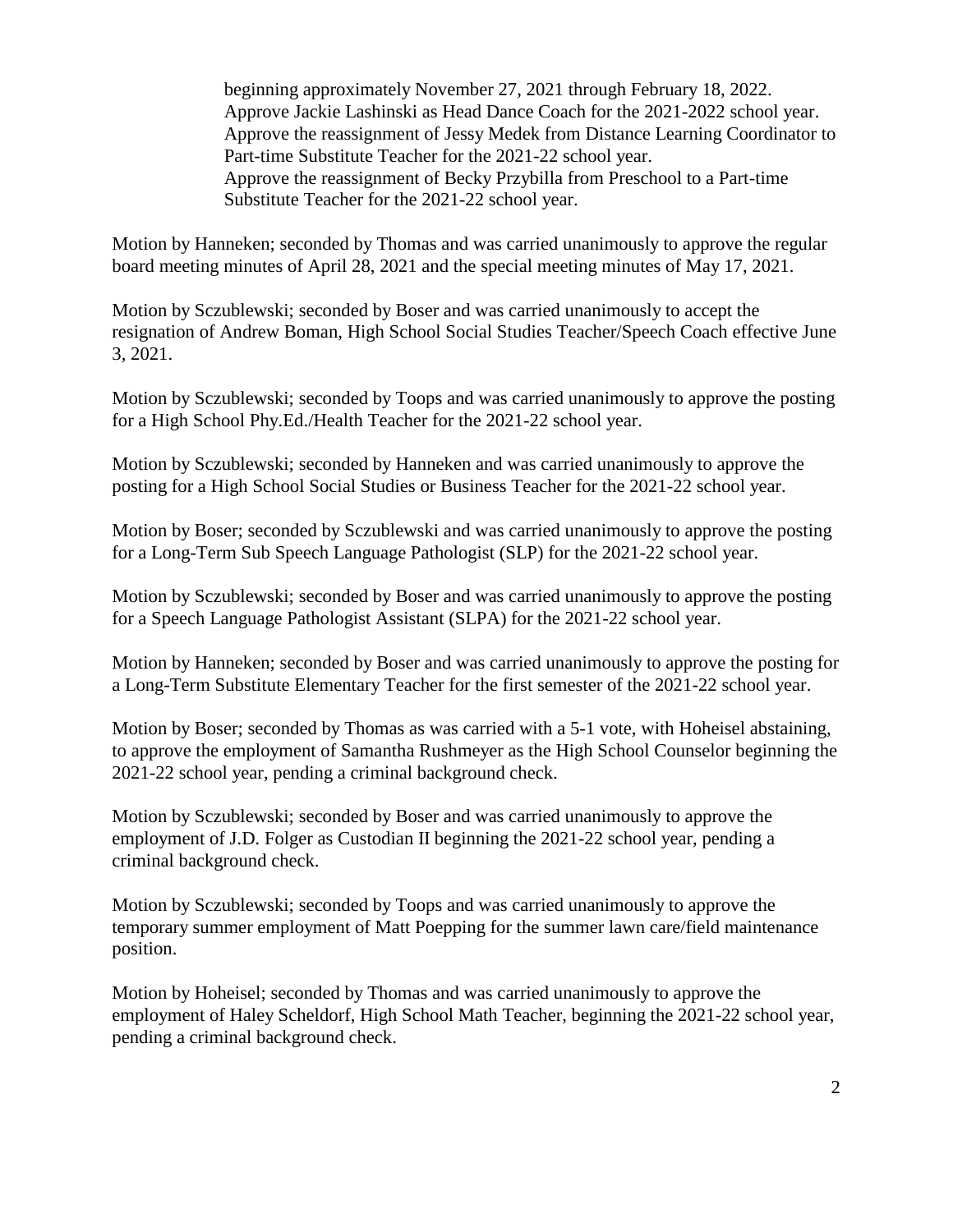The Minnesota Department of Education (MDE), Professional Educator Licensing Standards Board (PELSB), and Office of Higher Education (OHE) require annual designation of an Identified Official with Authority (IOwA) for each local education agency that uses the Education Identity Access Management (EDIAM) system. The IOwA is responsible for authorizing, reviewing, and recertifying user access for their local education agency in accordance with the State of Minnesota Enterprise Identity and Access Management Standard, which states that all user access rights to Minnesota state systems must be reviewed and recertified at least annually. The Identified Official with Authority will authorize user access to State of Minnesota Education secure systems in accordance with the user's assigned job duties, and will revoke that user's access when it is no longer needed to perform their job duties.

Motion by Sczublewski; seconded by Thomas and was carried unanimously to direct that the Pierz School Board recommend authorizing George Weber, Superintendent, to act as the Identified Official with Authority (IOwA) and Terri Krych, Asst. to Supt., to act as the IOwA to add and remove names only for the Pierz Public School District 0484.

Motion by Hanneken; seconded by Boser and was carried unanimously to approve the property & casualty insurance in the amount of \$98,959.00 with EMC Insurance Company; workers compensation insurance in the amount of \$45,943.00 with SFM Insurance Company; and, cyber insurance in the amount of \$4,710.00 with Beazley Insurance Company for the 2021-22 fiscal year.

Motion by Boser; seconded by Hanneken and was carried unanimously to approve the following workers for Mid-State summer school: Joan Sanoski-Bus Driver; Jessica Jones-Para.

Motion by Hanneken; seconded by Boser and was carried unanimously to rescind the Resolution Limiting and Closing Open Enrollment in the District's Birth through Age 5 Program that was adopted September 25, 2019.

Motion by Sczublewski; seconded by Boser and was carried unanimously to accept the following bids for miscellaneous items:

| Item                         | Bidder      | Amount   |
|------------------------------|-------------|----------|
| #1 Ridgid portable table saw | Ken Kloss   | \$127.95 |
| #3 Kitchen mixer             | Joe Thielen | \$610.00 |
| #6 Engine lift               | Al Kasper   | \$150.00 |

Motion by Toops; seconded by Hanneken and was carried unanimously to approve Sandy Swaser and Sue Otremba to paint murals at the Elementary school, not to exceed 50 hrs. each at \$14/hr.

Motion by Boser; seconded by Hanneken and was carried unanimously to approve the Q-Comp Annual Report as presented.

A special meeting will be held June 1, 2021 at 9:00 AM.